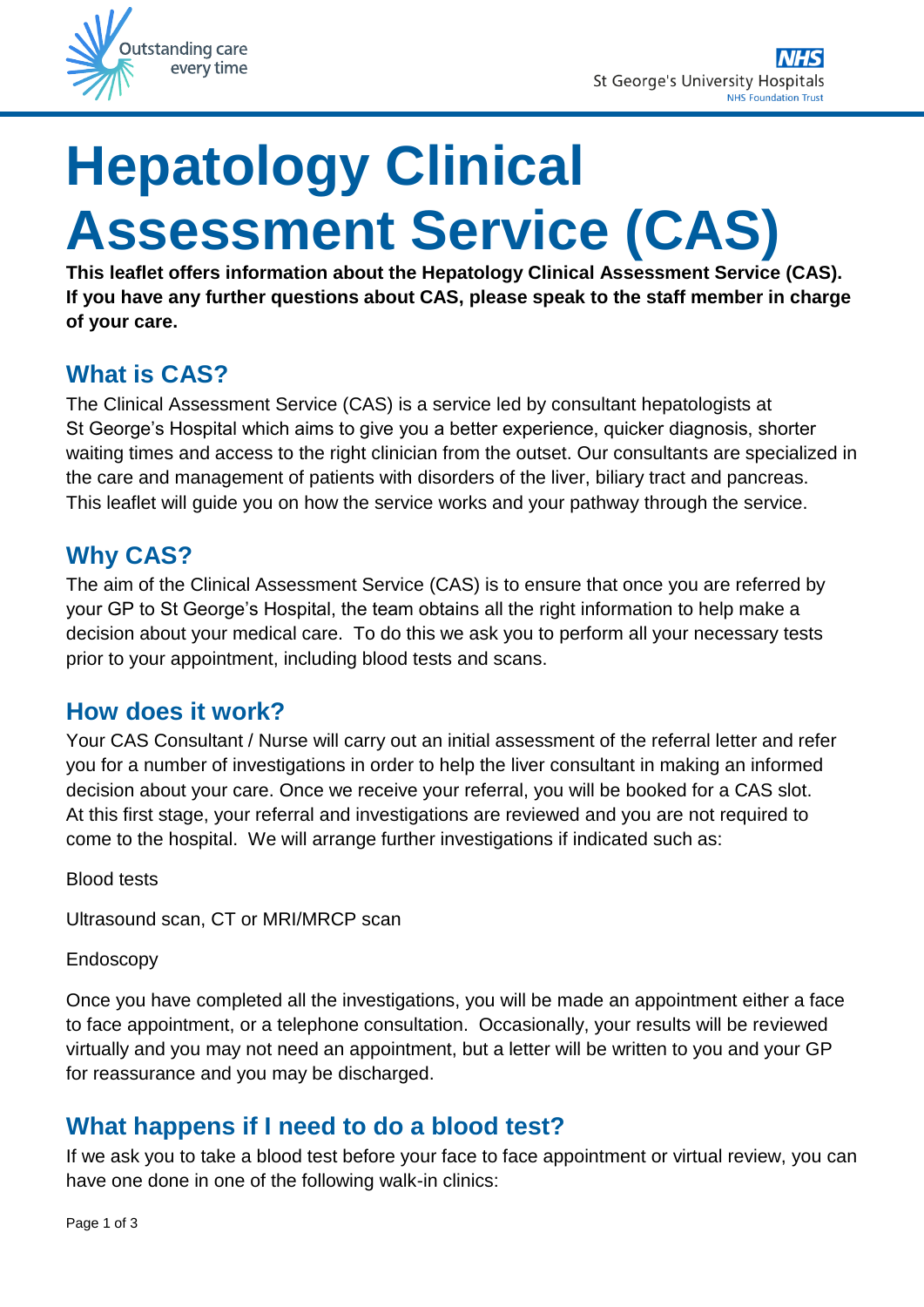**St. George's Hospital, Blackshaw Road, Tooting, London, SW17 0QT– Lanesborough Wing, Ground Floor, Clinic A, Blood Test Room**

Monday to Friday 7.30am to 5.00pm (last ticket issued at 4.45pm)

## **Queen Mary's Hospital, Roehampton Lane, SW15 5PN – Ground Floor, Suite 2, Blood Test room**

Monday to Friday 8.30am to 5.00pm (last ticket issued at 4.45pm)

**St John's Therapy Centre, 162 St John's Hill, SW11 1SW – Ground Floor, Entrance B**  Monday to Thursday 8.00am to 5.00pm (last ticket issued at 4.45pm)

**Nelson Health Centre, Kingston Road, SW20 8DA – Ground Floor, Blood test room**  Monday to Friday 8.00am to 7.30pm (last ticket issued at 7.00pm) Saturday 8.00am to 2.00pm (last ticket issued at 1.30pm)

### **No paper form is needed as the blood test has been requested electronically. Please bring your hospital number or NHS number when you attend the phlebotomy department.**

## **Contact us**

If you have any questions or concerns about CAS, please contact the Liver CAS nurse or coordinator via the secretary on 020 8725 3879 (Monday to Friday, 10.00am to 4.00pm).

**For more information leaflets on conditions, procedures, treatments and services offered at our hospitals, please visit www.stgeorges.nhs.uk**

## **Additional services**

#### **Patient Advice and Liaison Service (PALS)**

PALS can offer you on-the-spot advice and information when you have comments or concerns about our services or the care you have received. You can visit the PALS office between 9.30am and 4.30pm, Monday to Friday in the main corridor between Grosvenor and Lanesborough wings (near the lift foyer).

**Tel:** 020 8725 2453 **Email:** pals@stgeorges.nhs.uk

#### **NHS Choices**

NHS Choices provides online information and guidance on all aspects of health and healthcare, to help you make decisions about your health. **Web:** www.nhs.uk

#### **NHS 111**

You can call 111 when you need medical help fast but it's not a 999 emergency. NHS 111 is available 24 hours a day, 365 days a year. Calls are free from landlines and mobile phones. **Tel:** 111